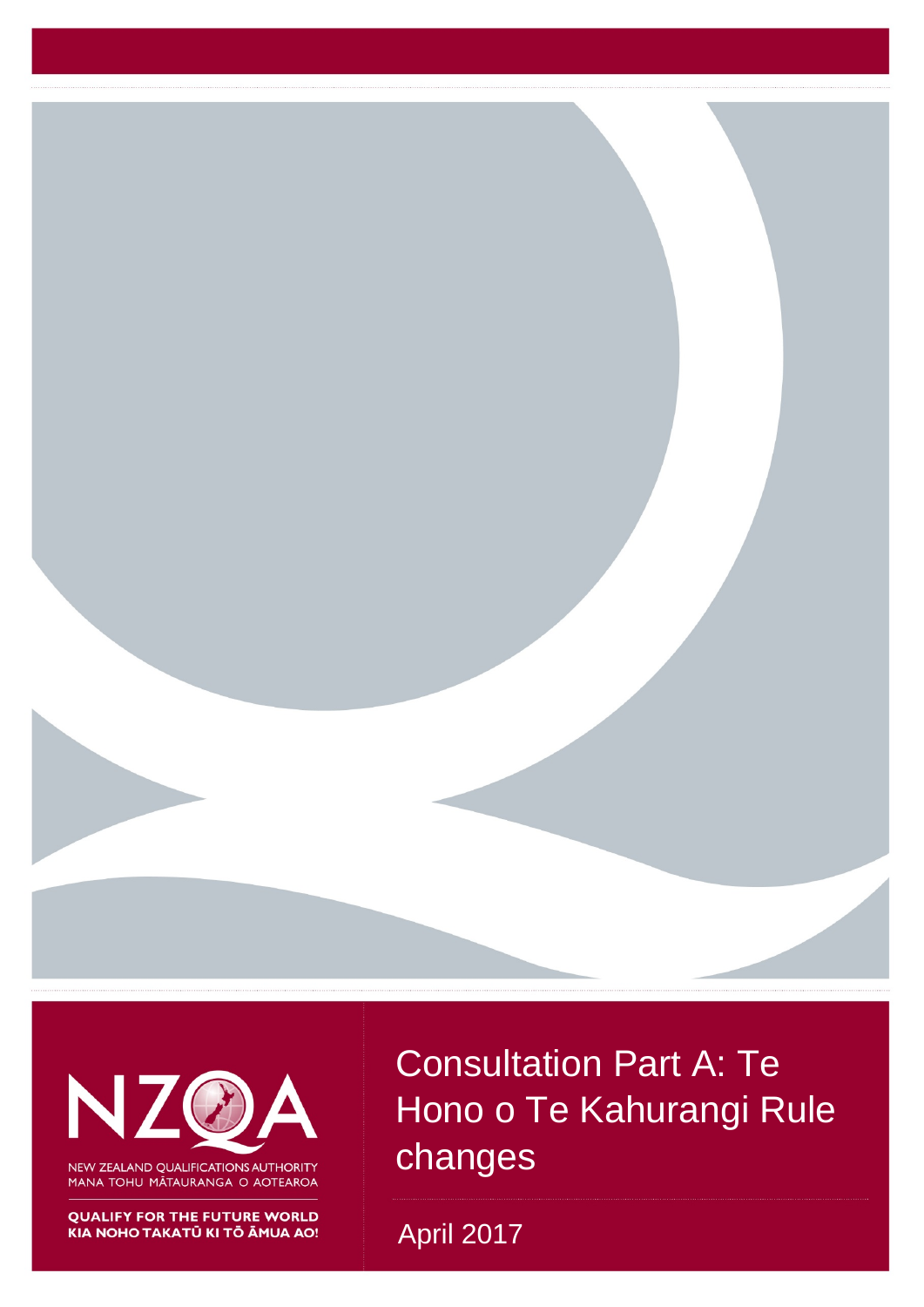# Consultation on Te Hono o Te Kahurangi related Rules changes

| Rule 5 - Details to be provided in applications for training scheme approvals 6 |
|---------------------------------------------------------------------------------|
|                                                                                 |
|                                                                                 |
| Rule 4.1 - Qualification details listed on the NZQF for all qualifications  7   |
| Rule 10.4 - Content and process for applications for approval to list           |
| NZQF Programme Approval and Accreditation Rules 2013 9                          |
|                                                                                 |
| Rule 10.1 - Applications for Te Hono o Te Kahurangi quality assurance for       |
|                                                                                 |
| Directory of Assessment Standards Listing and Operational Rules 2011 11         |
|                                                                                 |
| New Rule - Te Hono o Te Kahurangi quality assurance  11                         |
| New Rule - Te Hono o Te Kahurangi quality assurance process 11                  |
| <b>Consent to Assess against Standards on the Directory of Assessment</b>       |
|                                                                                 |
|                                                                                 |
|                                                                                 |
|                                                                                 |
| New Rule - Te Hono o Te Kahurangi quality assurance process 14                  |
| Private Training Establishment Registration Rules 2013  15                      |
|                                                                                 |
|                                                                                 |
| New Rule - Te Hono o Te Kahurangi quality assurance process 15                  |
| <b>Quality Assurance (including External Evaluation and Review (EER)) Rules</b> |
|                                                                                 |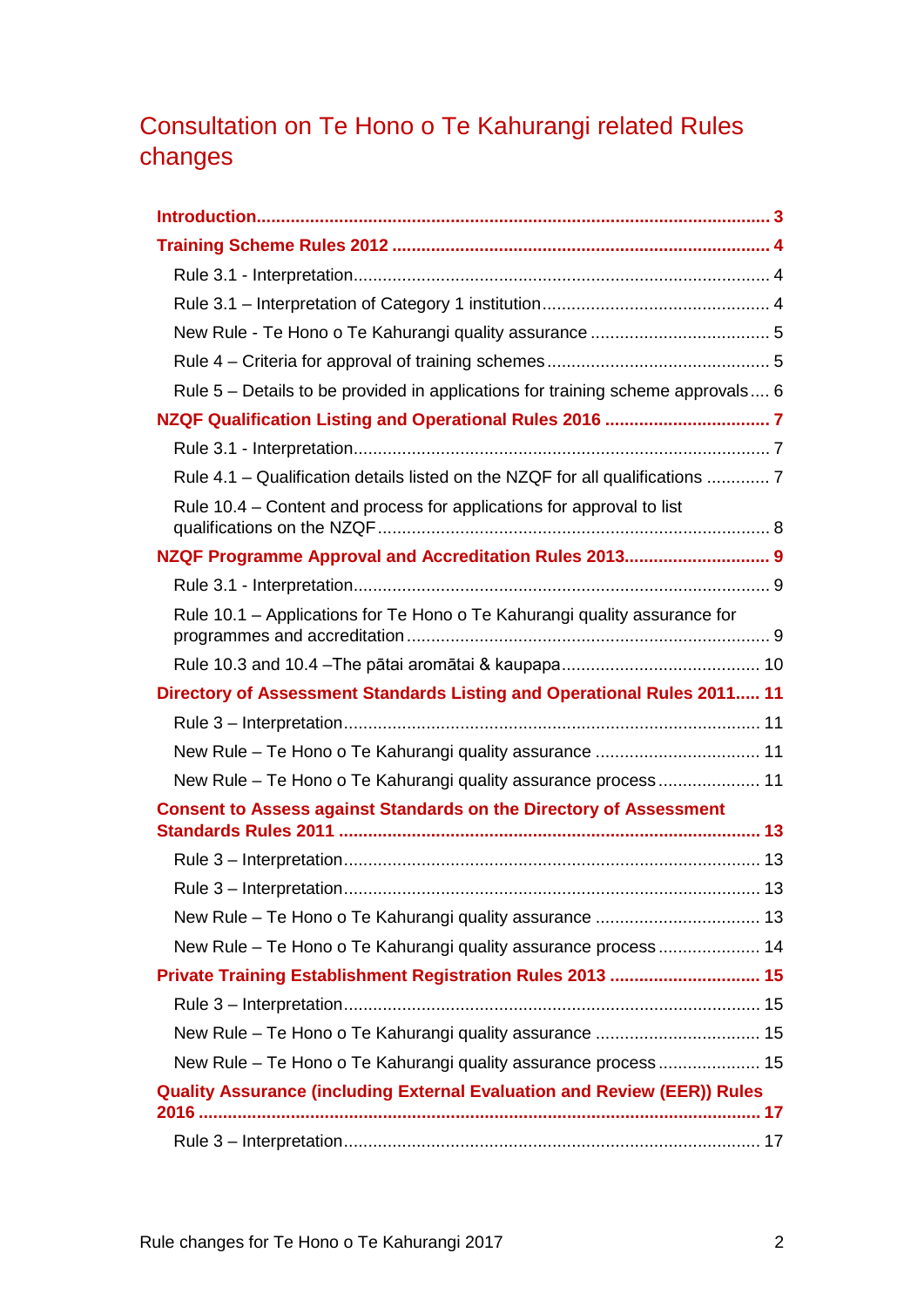# <span id="page-2-0"></span>**Introduction**

### **Te Hono o Te Kahurangi quality assurance – proposed Rule changes**

NZQA is consulting you on proposed changes to NZQA Rules aimed to ensure that NZQA evaluative processes are culturally robust and fit for purpose from a regulatory perspective.

#### **Te Hono o Te Kahurangi background**

In 2012, Māori sector representatives and the New Zealand Qualification Authority (NZQA) launched the Mātauranga Māori Evaluative Quality Assurance (MM EQA) wharenui framework and approach. The framework sought to advance Mātauranga Māori as a body of knowledge. The approach sought to give guidance to NZQA evaluators on how to assess Mātauranga Māori outcomes.

In 2015, a reformed advisory group, made up of representatives from the Māori tertiary education sector proposed changes that included:

- renaming the approach from MM EQA to Te Hono o Te Kahurangi, in keeping with the name of the whare
- repurposing ngā kaupapa to be at the heart of the approach
- repurposing the nature of the wharenui to that of a whare ako (a learning house)
- aligning the tools, the quality assurance processes and guidelines to the proposed whare ako framework and approach
- removing the MM EQA Mark and logo.

Following a consultation with the non-university tertiary education sector, NZQA published the Te Hono o Te Kahurangi guidelines. For more information, please see: <http://www.nzqa.govt.nz/maori/te-hono-o-te-kahurangi/>

The embedding of Te Hono o Te Kahurangi quality assurance in the NZQA Rules began in 2016, with changes to the following Rules:

- External Evaluation and Review Rules 2013
- NZQF Qualification Listing and Operational Rules 2012
- NZQF Programme Approval & Accreditation Rules 2013.

#### **Proposed changes**

NZQA is now in a position to integrate the Te Hono o Te Kahurangi approach into other quality assurance processes, with changes proposed to the following Rule sets:

- Training Scheme Rules 2012
- Private Training Establishment Registration Rules 2013
- Directory of Assessment Standards Listing and Operational Rules 2011
- Consent to Assess against Standards on the Directory of Assessment Standards Rules 2011.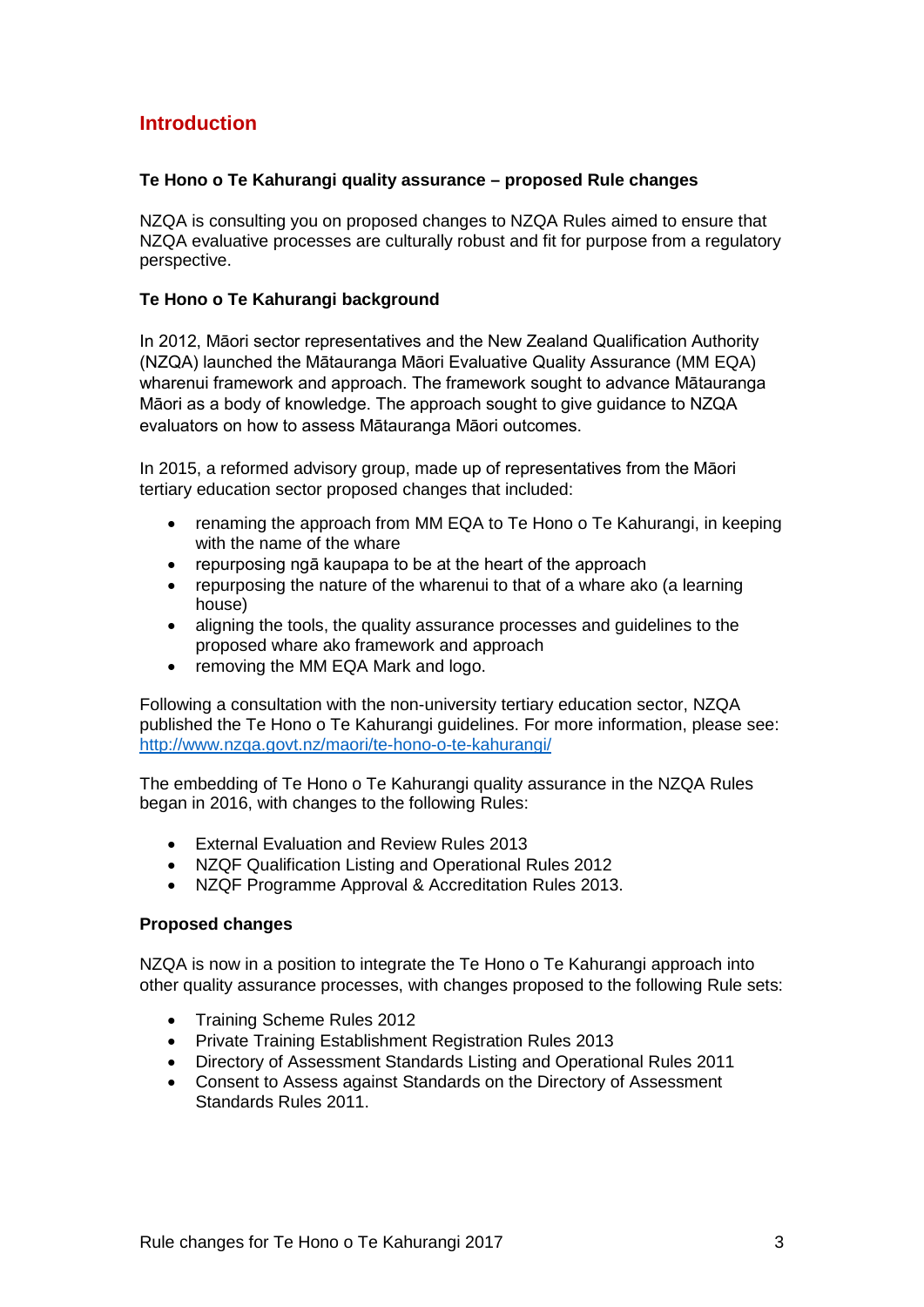# <span id="page-3-0"></span>**Training Scheme Rules 2012**

http://www.nzqa.govt.nz/assets/About-us/Our-role/Rules/Training-Scheme-Rules-2012.pdf

## <span id="page-3-1"></span>**Rule 3.1 - Interpretation**

#### **Proposed change:**

Insert a definition for Te Hono o Te Kahurangi quality assurance for training schemes. This means applying Te Hono o Te Kahurangi whare ako framework and quality assurance tools, as published by NZQA from time to time on its website and used by NZQA for the purposes of evaluating applications for approval of a training scheme.

#### **Reason for change:**

To allow for Te Hono o Te Kahurangi quality assurance in the evaluation of applications for training scheme approval.

### **Impact on TEOs:**

No impact on TEOs. The change provides an alternative quality assurance process that TEOs can choose to participate in.

# <span id="page-3-2"></span>**Rule 3.1 – Interpretation of Category 1 institution**

#### **Current interpretation:**

*Category 1 institution means an institution (other than a university) that has received, in the most recent external evaluation and review carried out by NZQA in respect of that institution, either a:* 

*(a) Highly Confident judgement in both educational performance and organisational capability in self-assessment; or* 

*(b) Highly Confident judgement in educational performance and a Confident judgement in organisational capability in self-assessment.* 

### **Proposed change:**

Insert Te Hono o Te Kahurangi equivalent statements of confidence as described in the *Quality Assurance (including External Evaluation and Review (EER)) Rules 2016.* 

#### **Reason for change:**

Captures the equivalent EER statements of confidence of Te Hono o Te Kahurangi.

#### **Impact on TEOs:**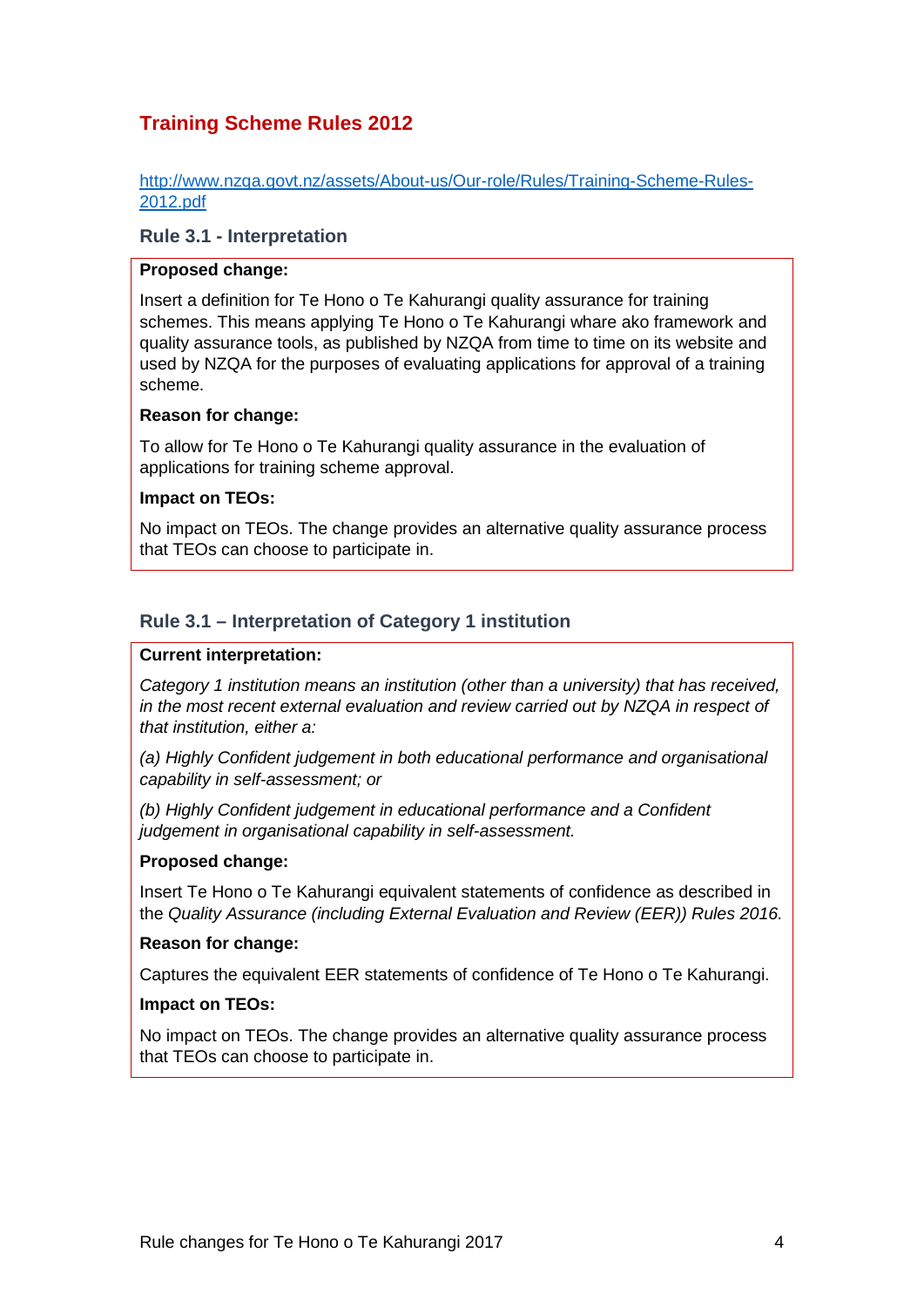# <span id="page-4-0"></span>**New Rule - Te Hono o Te Kahurangi quality assurance**

#### **Proposed change:**

Insert Rules to specify that an applicant may select Te Hono o Te Kahurangi training scheme approval process and in doing so must also answer the relevant pātai aromātai for training schemes as part of the application:

*Kua tutuki ngā kaupapa o Te Hono o Te Kahurangi i te kōwae mahi nei?*

The kaupapa consistent with Te Hono o Te Kahurangi quality assurance for training schemes are:

- (a) Rangatiratanga
- (b) Whanaungatanga
- (c) Manaakitanga
- (d) Pūkengatanga
- (e) Kaitiakitanga
- (f) Te Reo Māori

Please note that the pātai aromātai and kaupapa will not be specified in the Rule, but will be published in guidance material on the NZQA website.

#### **Reason for change:**

To allow TEOs to select Te Hono o Te Kahurangi quality assurance for training scheme approval and to specify the additional information that applicants must supply as part of the application process.

#### **Impact on TEOs:**

No impact on TEOs. The change provides an alternative quality assurance process that TEOs can choose to participate in.

# <span id="page-4-1"></span>**Rule 4 – Criteria for approval of training schemes**

#### **Current Rule:**

#### *Criterion 2*

*Delivery methods are clearly identified, appropriate to the needs and level of the intended students and support achievement of the learning outcomes.* 

### **Proposed change**:

Include ākonga alongside students.

#### **Reason for change:**

Align the criterion with Te Hono o Te Kahurangi methodology.

### **Impact on TEOs:**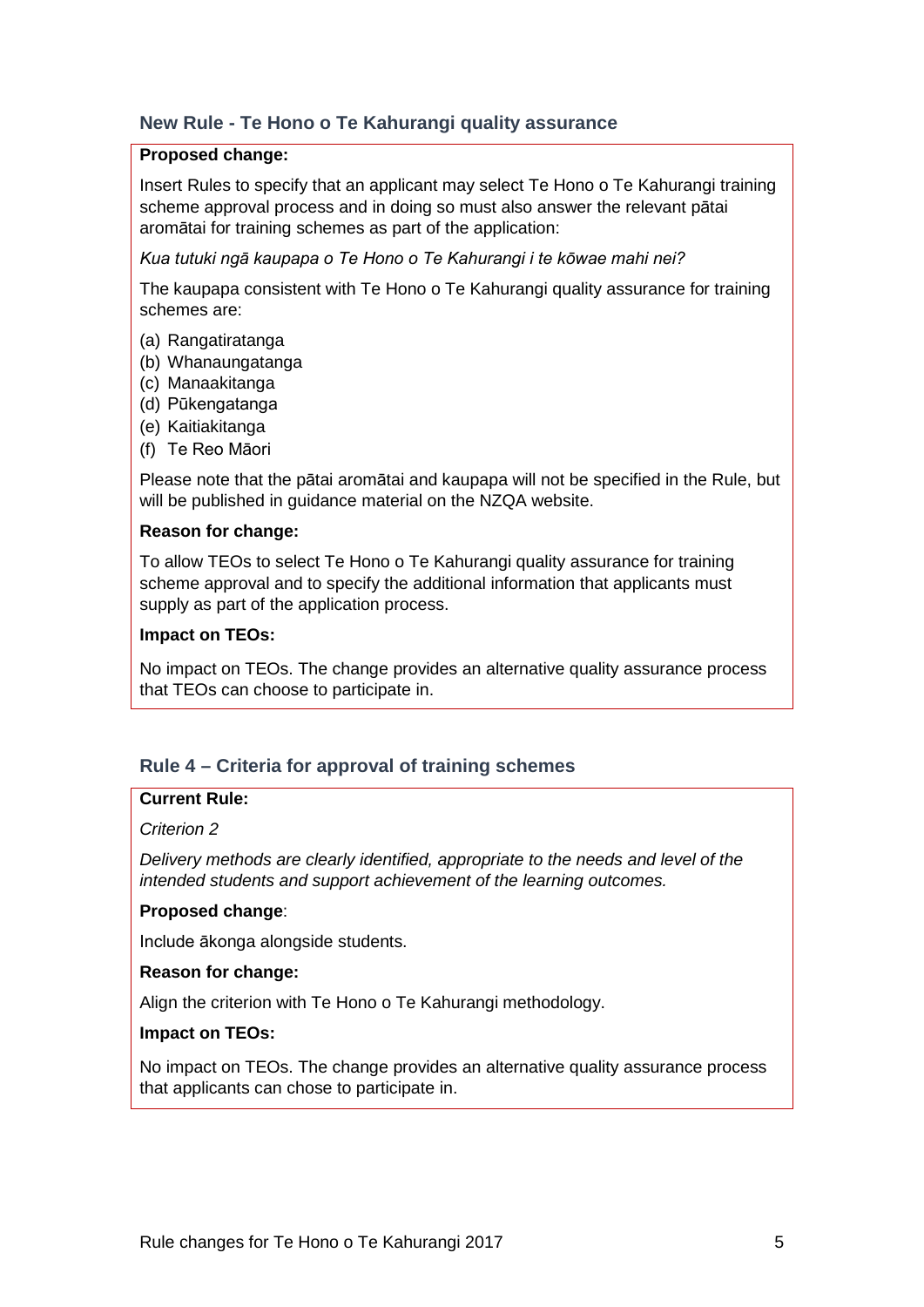# <span id="page-5-0"></span>**Rule 5 – Details to be provided in applications for training scheme approvals**

### **New Rule:**

Insert an additional Te Hono o Te Kahurangi-specific requirement, as equivalent to 5.1(e), for applicants to specify the purpose of the training scheme in relation to the needs of ākonga, whānau, hapū, iwi, and where applicable hapori Māori.

# **Reason for change:**

Align the requirements with Te Hono o Te Kahurangi methodology.

### **Impact on TEOs:**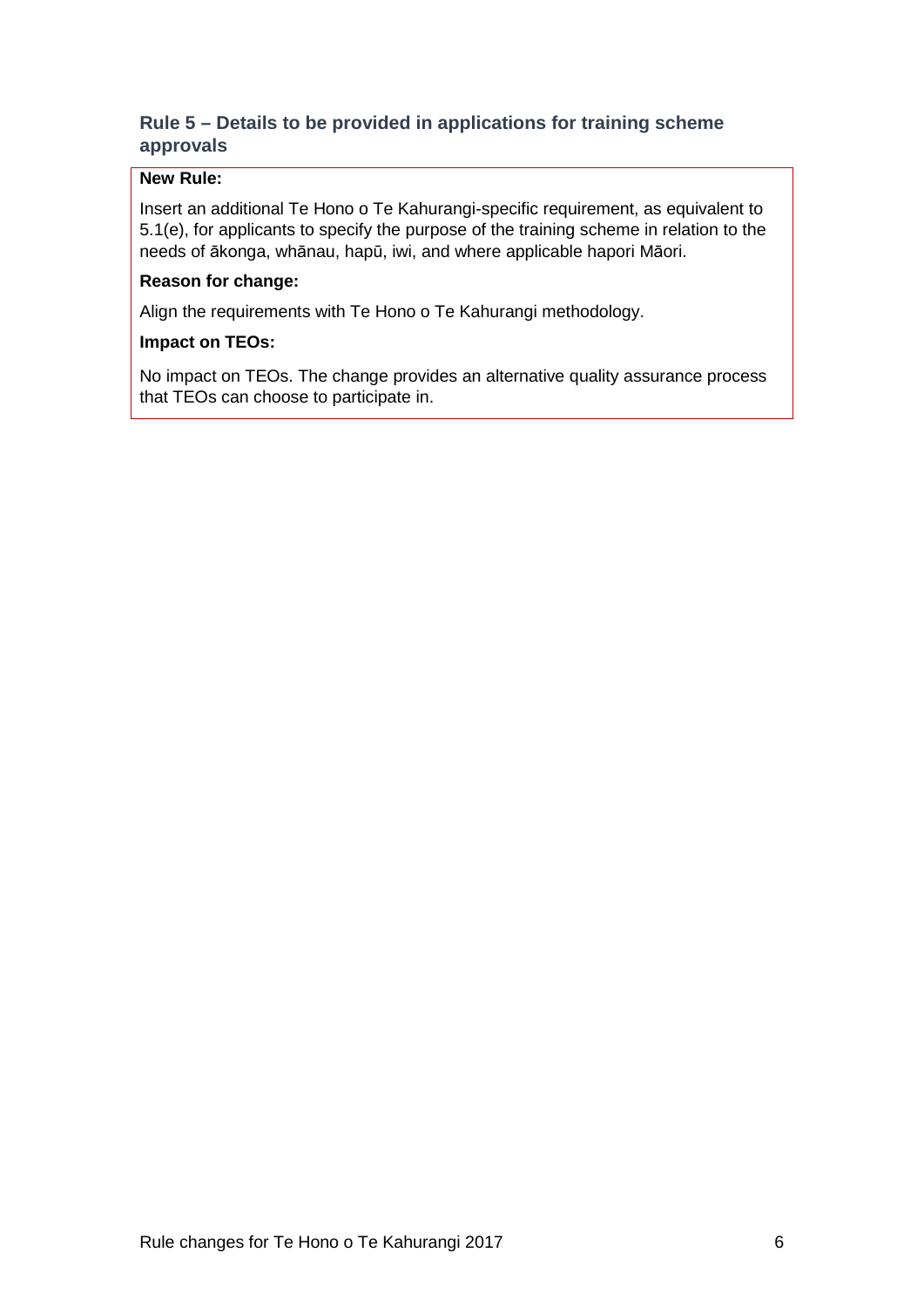# <span id="page-6-0"></span>**NZQF Qualification Listing and Operational Rules 2016**

### <http://www.nzqa.govt.nz/assets/About-us/Our-role/Rules/quallist-op-rules-2016.pdf>

## <span id="page-6-1"></span>**Rule 3.1 - Interpretation**

### **Current definition:**

*Te Hono o Te Kahurangi quality assurance for qualifications means applying the Te Hono o Te Kahurangi whare ako framework and Mātauranga Māori Evaluative Quality Assurance (MM EQA) tools, as published from time to time by NZQA on its website, and used by NZQA for the purposes of evaluating applications to list qualifications at Levels 1-6.* 

### **Proposed change:**

Expand the description of Te Hono o Te Kahurangi quality assurance for the listing of qualifications to include levels 7-10, and also replace the reference to "Mātauranga Māori Evaluative Quality Assurance (MM EQA) tools" with "quality assurance tools".

### **Reason for change:**

To allow Te Hono o Te Kahurangi quality assurance to be used in the application process for the listing of qualifications at levels 7-10.

The proposed change removes the reference to *Mātauranga Māori Evaluative Quality Assurance. S*takeholder feedback indicates that this is confusing because it can be interpreted as referring to the framework that preceded Te Hono o Te Kahurangi.

# **Impact on TEOs:**

No impact on TEOs. The change clarifies the definition and provides an alternative quality assurance process that TEOs can choose to participate in.

# <span id="page-6-2"></span>**Rule 4.1 – Qualification details listed on the NZQF for all qualifications**

### **Current Rule:**

*The details for all qualifications to be listed on the NZQF are:*

- *(c) a statement of the purpose of the qualification which clearly states:*
- *(i) for qualifications at Levels 1-6 evaluated using Te Hono o Te Kahurangi quality assurance for qualifications, the use of the qualification in Aotearoa, New Zealand, or one or more other countries, and its relevant to ākonga, whānau, hapū, iwi, and where appropriate hapori Māori and other relevant industries or communities:*
- *(d) a suitable outcome statement that:*
- *(iii) identifies, -*
- *(A) for qualifications at Levels 1-6 evaluated using Te Hono o Te Kahurangi quality assurance for qualifications, either a cultural pathway, an education pathway or an employment pathway relevant to ākonga, whānau, hapū, iwi, and where appropriate hapori Māori, and other relevant industries or communities.*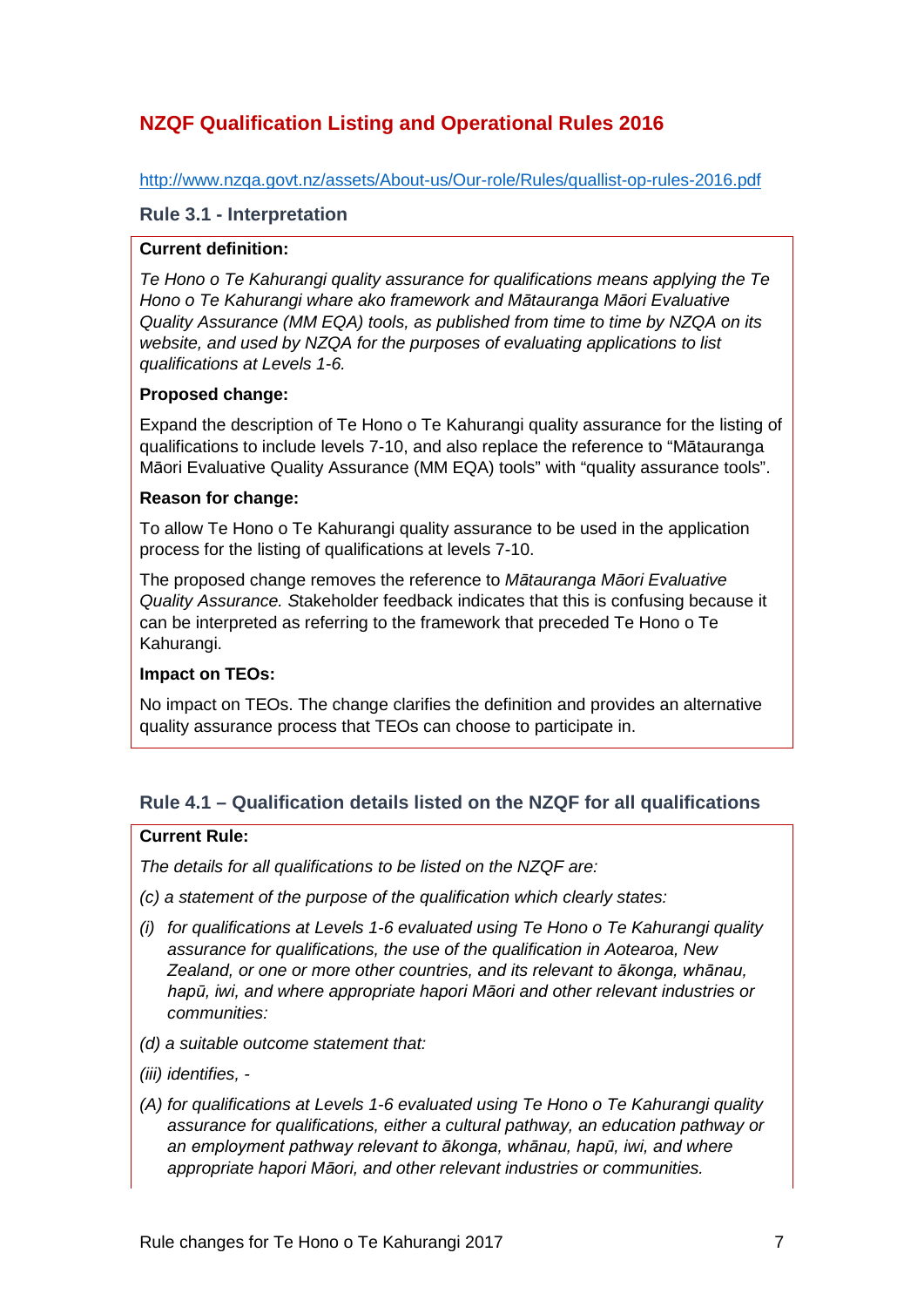### **Proposed change:**

Expand both Rule 4.1(c)(i) and 4.1(d)(iii)(A) to include levels 7 to 10.

### **Reason for change:**

Allow Te Hono o Te Kahurangi quality assurance to be used in the listing of qualifications at levels 7 to 10.

### **Impact on TEOs:**

No impact on TEOs. The change provides an alternative quality assurance process that TEOs can choose to participate in.

# <span id="page-7-0"></span>**Rule 10.4 – Content and process for applications for approval to list qualifications on the NZQF**

### **Current Rule:**

*In addition to supplying the details required in Rule 10.1, applicants may:*

*(b) request Te Hono o Te Kahurangi quality assurance for qualifications for any qualification at levels 1 to 6, and answer the following pātai aromātai for the six kaupapa of Rangatiratanga, Whanaungatanga, Manaakitanga, Pūkengatanga, Kaitiakitanga, and Te Reo Maori:*

### **Proposed change:**

Expand the Rule to include qualifications at levels 7-10 on the NZQF.

Also amend the Rule to clarify the relationship between the pātai aromātai and the six kaupapa (only a wording change for clarity).

### **Reason for change:**

To allow Te Hono o Te Kahurangi quality assurance to be used in the application process and approval of qualifications at levels 7-10.

### **Impact on TEOs:**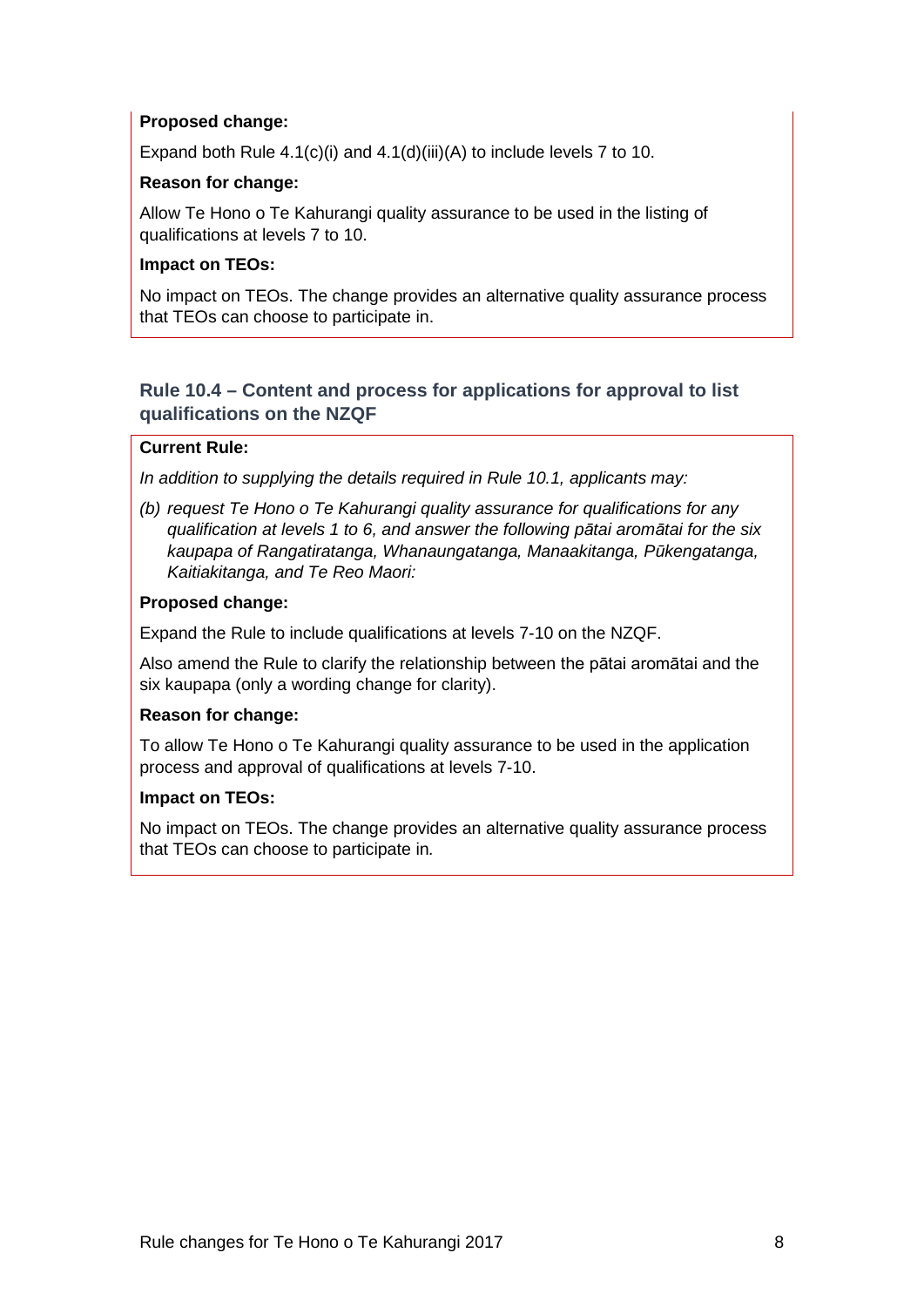# <span id="page-8-0"></span>**NZQF Programme Approval and Accreditation Rules 2013**

[http://www.nzqa.govt.nz/assets/About-us/Our-role/Rules/prog-app-accred-rules-](http://www.nzqa.govt.nz/assets/About-us/Our-role/Rules/prog-app-accred-rules-2016.pdf)[2016.pdf](http://www.nzqa.govt.nz/assets/About-us/Our-role/Rules/prog-app-accred-rules-2016.pdf)

### <span id="page-8-1"></span>**Rule 3.1 - Interpretation**

### **Current definition:**

*Te Hono o Te Kahurangi quality assurance for programme and accreditation means applying Te Hono o Te Kahurangi whare ako framework and Mātauranga Māori Evaluative Quality Assurance (MM EQA) tools, as published by NZQA from time to time on its website and used by NZQA for the purposes of evaluating applications for approval of a programme (under Rule 4.1) and accreditation (under Rule 5.1) to provide an approved programme at Levels 1-6 of the NZQF structure (which structure is set out in the Appendix to the NZQF Qualification Listing and Operational Rules).* 

### **Proposed change:**

Expand the definition to include levels 7-10 of the NZQF, and also replace the reference to "Mātauranga Māori Evaluative Quality Assurance (MM EQA) tools" with "quality assurance tools".

#### **Reason for change:**

To allow Te Hono o Te Kahurangi quality assurance to be used in the application process and approval of programmes and accreditation at levels 7 to 10.

The proposed change removes the reference to *Mātauranga Māori Evaluative Quality Assurance. S*takeholder feedback indicates that this is confusing because it can be interpreted as referring to the framework that preceded Te Hono o Te Kahurangi.

### **Impact on TEOs:**

No impact on TEOs. The change provides an alternative quality assurance process that TEOs can choose to participate in.

# <span id="page-8-2"></span>**Rule 10.1 – Applications for Te Hono o Te Kahurangi quality assurance for programmes and accreditation**

### **Current definition:**

*An application may request the application of Te Hono o Te Kahurangi quality assurance for programmes or accreditation in relation to qualifications at Levels 1-6 of the NZQF structure (which structure is set out in the Appendix to the NZQF Qualification Listing and Operational Rules).*

#### **Proposed change:**

Expand the Rule to include levels 7 to 10 of the NZQF.

### **Reason for change:**

To allow applicants to request Te Hono o Te Kahurangi quality assurance for programme approval and accreditation up to level 10 of the NZQF.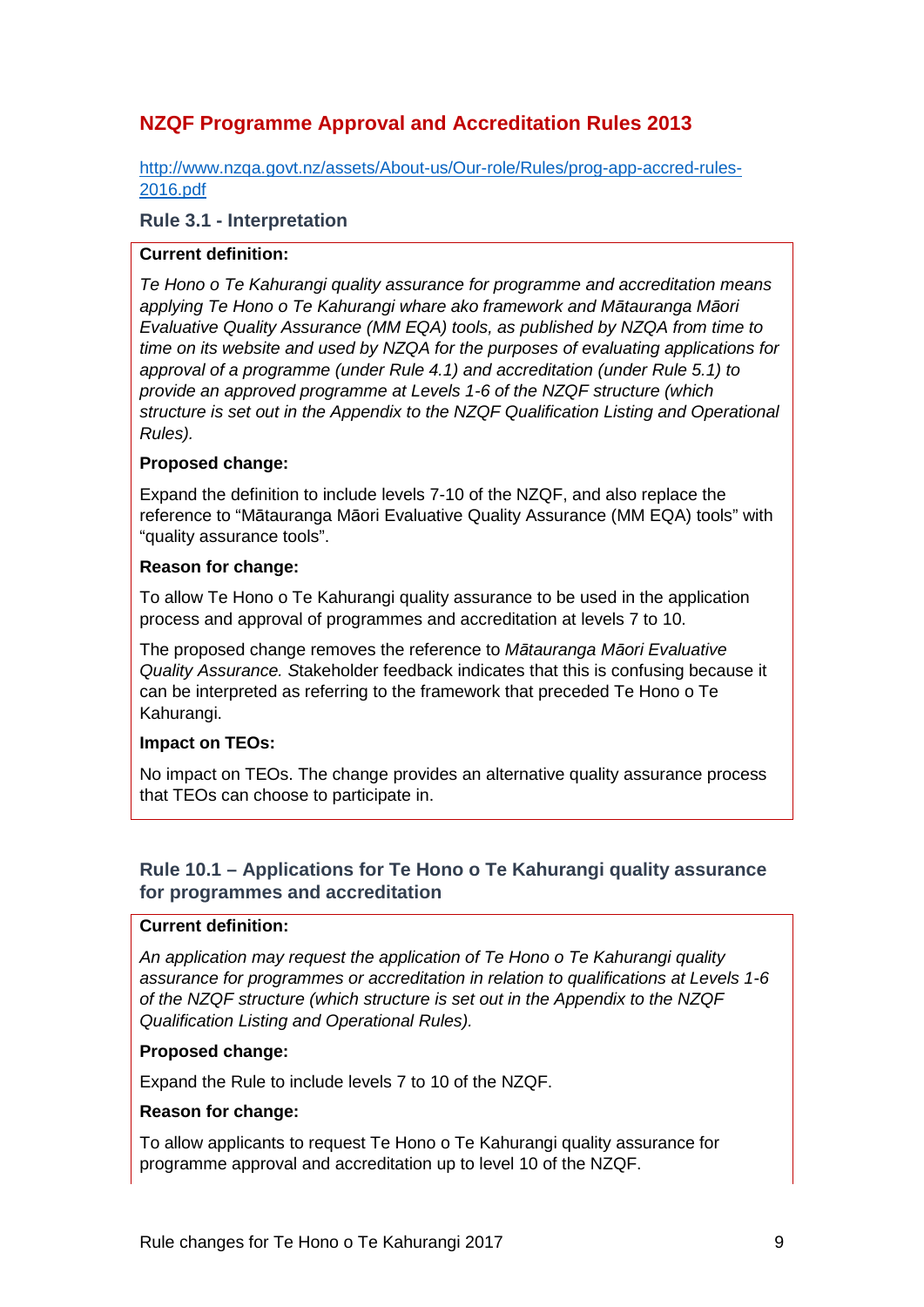### **Impact on TEOs:**

No impact on TEOs. The change provides an alternative quality assurance process that TEOs can choose to participate in.

# <span id="page-9-0"></span>**Rule 10.3 and 10.4 –The pātai aromātai & kaupapa**

### **Current definition:**

*10.3 For the purposes of Rule 10.2 the pātai aromātai:* 

*(a) for programme approval is Ka pēhea te hanganga o te hōtaka e tutuki pai ai ngā hiahia o ngā ākonga, o te hunga whai pānga me ngā kaupapa hoki o Te Hono o Te Kahurangi?:* 

*(b) for accreditation is Kua whaimana rānei te tū o tō whare ako nā te oranga o ngā kaupapa o Te Hono o Te Kahurangi?.* 

*10.4 For the purposes of Rule 10.3 the kaupapa as consistent with Te Hono o Te Kahurangi quality assurance for programmes and accreditation are:* 

- *(i) Rangatiratanga*
- *(ii) Whanaungatanga*
- *(iii) Manaakitanga*
- *(iv) Pūkengatanga*
- *(v) Kaitiakitanga*
- *(vi) Te Reo Māori*

# **Proposed change:**

Amend the pātai aromātai *as follows:*

For programme approval: *Kua tutuki ngā kaupapa o Te Hono o Te Kahurangi i tēnei hōtaka?*

For accreditation: *Kua tutuki ngā kaupapa o Te Hono o Te Kahurangi i te whare ako nei?*

Also, amend the Rule so that it refers to the pātai aromātai and kaupapa, but does not list them specifically. They will be included in guidance material on the NZQA website instead.

# **Reason for change:**

The change in pātai aromātai is necessary to enable Te Hono o Te Kahurangi quality assurance for programmes at levels 1 to 10 (the current pātai aromātai are limited to Levels 1 to 6).

The proposal to move the pātai aromātai to guidance material provides flexibility in terms of updating the pātai aromātai when necessary, in consultation with stakeholders, without needing to change the Rules. This is the current approach to the key evaluative questions that applicants need to answer under Rules 5.1, 5.2, 7.1 and 7.2.

# **Impact on TEOs:**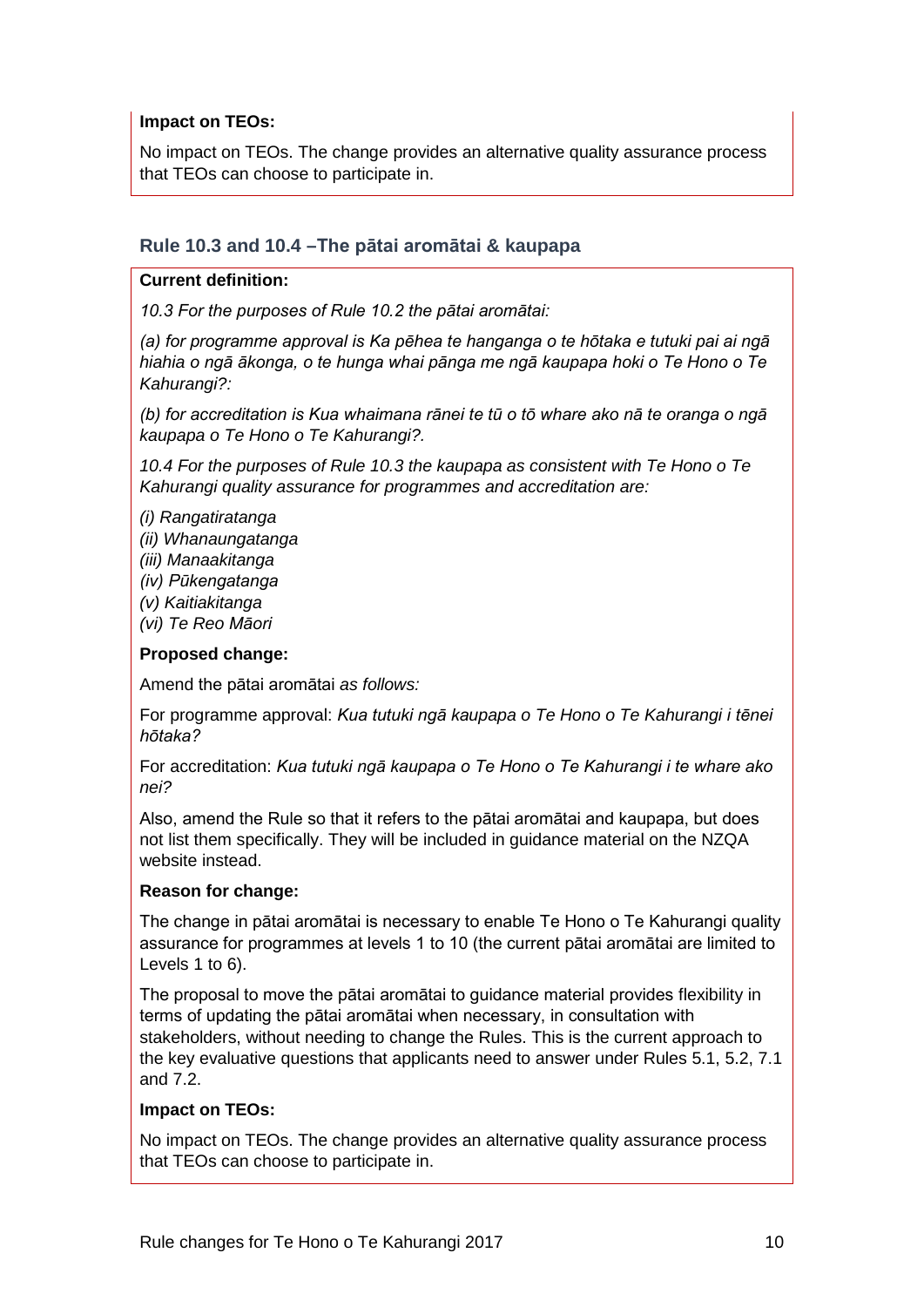# <span id="page-10-0"></span>**Directory of Assessment Standards Listing and Operational Rules 2011**

[http://www.nzqa.govt.nz/assets/About-us/Our-role/Rules/standards-listing-rules-11-](http://www.nzqa.govt.nz/assets/About-us/Our-role/Rules/standards-listing-rules-11-14.pdf) [14.pdf](http://www.nzqa.govt.nz/assets/About-us/Our-role/Rules/standards-listing-rules-11-14.pdf)

### <span id="page-10-1"></span>**Rule 3 – Interpretation**

#### **Proposed change:**

Insert a definition for Te Hono o Te Kahurangi quality assurance for assessment standards. This means applying the Te Hono o Te Kahurangi whare ako framework and quality assurance tools, as published from time to time by NZQA on its website, and used by NZQA for the purposes of evaluating applications to list standards in the Directory of Assessment Standards.

### **Reason for change:**

To allow Te Hono o Te Kahurangi quality assurance for the listing of assessment standards.

#### **Impact on standard setting bodies:**

No impact on standard setting bodies. The change provides an alternative quality assurance process that they can choose to participate in.

## <span id="page-10-2"></span>**New Rule – Te Hono o Te Kahurangi quality assurance**

#### **Proposed change:**

Insert a rule allowing standard setting bodies to request Te Hono o Te Kahurangi quality assurance for the listing of assessment standards in the Directory of Assessment Standards.

#### **Reason for change:**

To enable standard setting bodies to request Te Hono o Te Kahurangi quality assurance for the listing of assessment standards.

### **Impact on standard setting bodies:**

No impact on standard setting bodies. The change provides an alternative quality assurance process that they can choose to participate in.

# <span id="page-10-3"></span>**New Rule – Te Hono o Te Kahurangi quality assurance process**

# **Proposed change:**

Insert a rule specifying that when a standard setting body requests Te Hono o Te Kahurangi quality assurance for the listing of assessment standards, the relevant pātai aromātai for assessment standards listing must also be answered as part of the application:

*Kua tutuki ngā kaupapa o Te Hono o Te Kahurangi i ēnei paerewa?*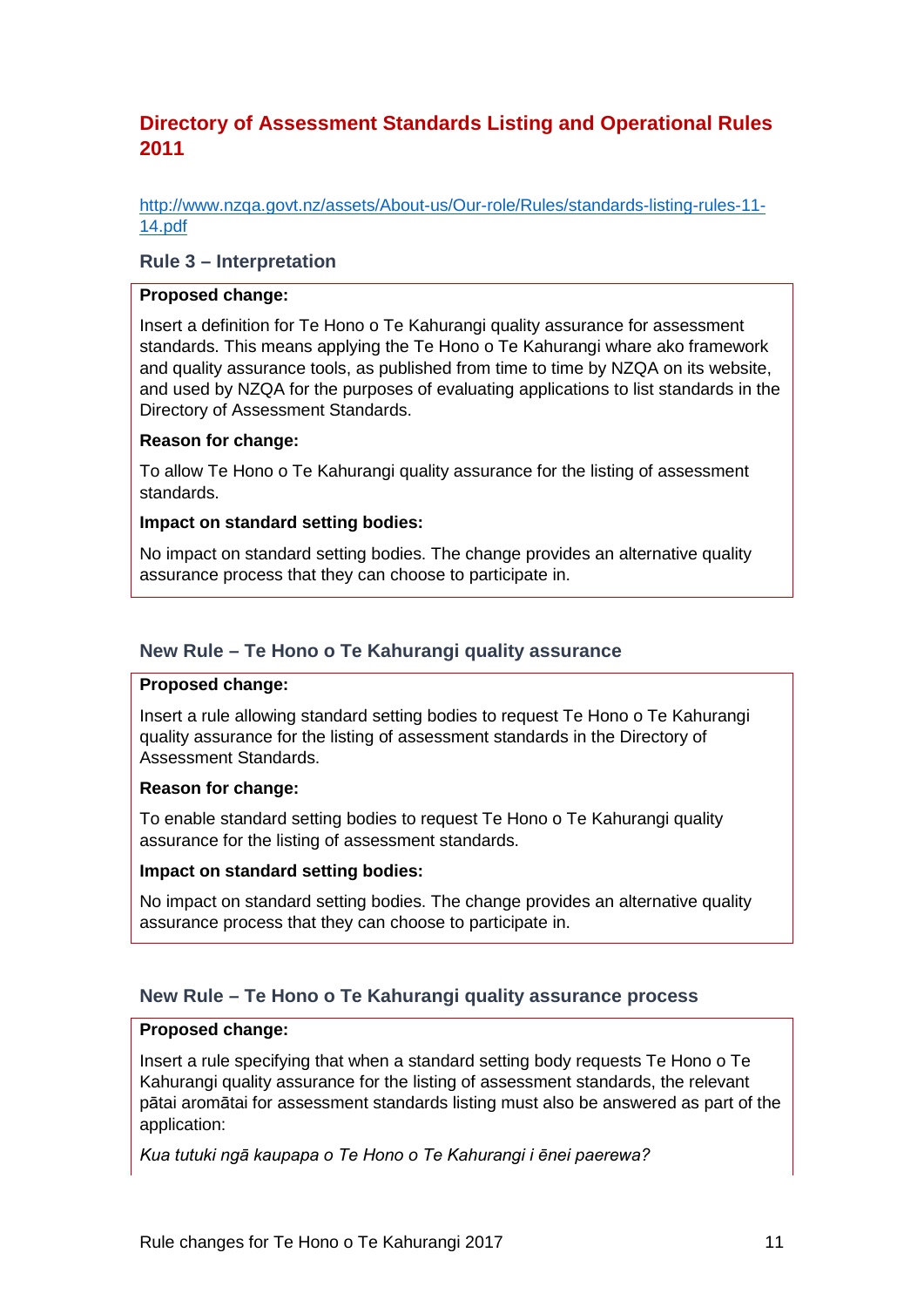The kaupapa consistent with Te Hono o Te Kahurangi quality assurance for the listing of assessment standards are:

- (a) Rangatiratanga
- (b) Whanaungatanga
- (c) Manaakitanga
- (d) Pūkengatanga
- (e) Kaitiakitanga
- (f) Te Reo Māori

Please note that the pātai aromātai and kaupapa will not be specified in the Rule, but will be published in guidance material on the NZQA website.

#### **Reason for change:**

To specify the additional requirements for applicants who request Te Hono o Te Kahurangi quality assurance for the evaluation of applications to list assessment standards.

#### **Impact on standard setting bodies:**

No impact on standard setting bodies. The change provides an alternative quality assurance process that they can choose to participate in.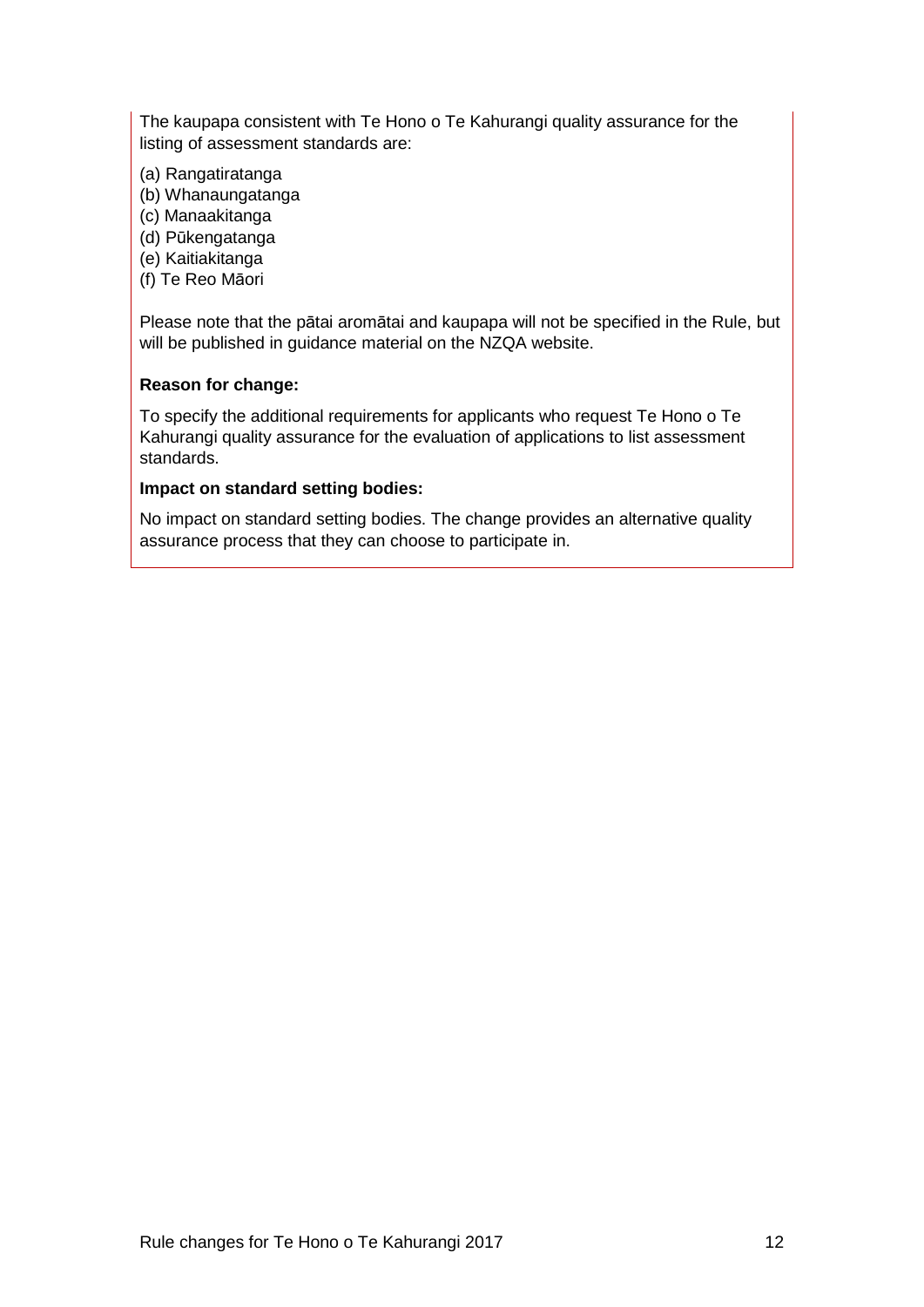# <span id="page-12-0"></span>**Consent to Assess against Standards on the Directory of Assessment Standards Rules 2011**

<http://www.nzqa.govt.nz/assets/About-us/Our-role/consent-to-assess-rules-09-11.pdf>

### <span id="page-12-1"></span>**Rule 3 – Interpretation**

### **Proposed change:**

Insert a definition for Te Hono o Te Kahurangi quality assurance for the granting of consent to assess against standards on the Directory of Assessment Standards. This means applying the Te Hono o Te Kahurangi whare ako framework and quality assurance tools, as published from time to time by NZQA on its website, and used by NZQA for the purposes of evaluating applications for consent to assess against standards in the Directory of Assessment Standards.

### **Reason for change:**

To allow Te Hono o Te Kahurangi quality assurance in the evaluation of applications for consent to assess against standards on the Directory of Assessment Standards.

### **Impact on TEOs (including ITOs) and relevant schools:**

No impact. The change provides an alternative quality assurance process that applicants can choose to participate in.

### <span id="page-12-2"></span>**Rule 3 – Interpretation**

#### **Proposed change:**

Specify that for the purposes of Te Hono o Te Kahurangi quality assurance for the granting of consent to assess against standards on the Directory of Assessment Standards, references in these Rules to "self-assessment" are to be treated as references to "self-reflective practice".

### **Reason for change:**

To describe the Te Hono o Te Kahurangi quality assurance context for the evaluation of applications for consent to assess against standards on the Directory of Assessment Standards.

### **Impact on TEOs (including ITOs) and relevant schools:**

No impact. The change provides clarity for an alternative quality assurance process that applicants can choose to participate in.

# <span id="page-12-3"></span>**New Rule – Te Hono o Te Kahurangi quality assurance**

### **Proposed change:**

Insert a rule allowing applicants to request Te Hono o Te Kahurangi quality assurance for the evaluation of applications for consent to assess against standards on the Directory of Assessment Standards.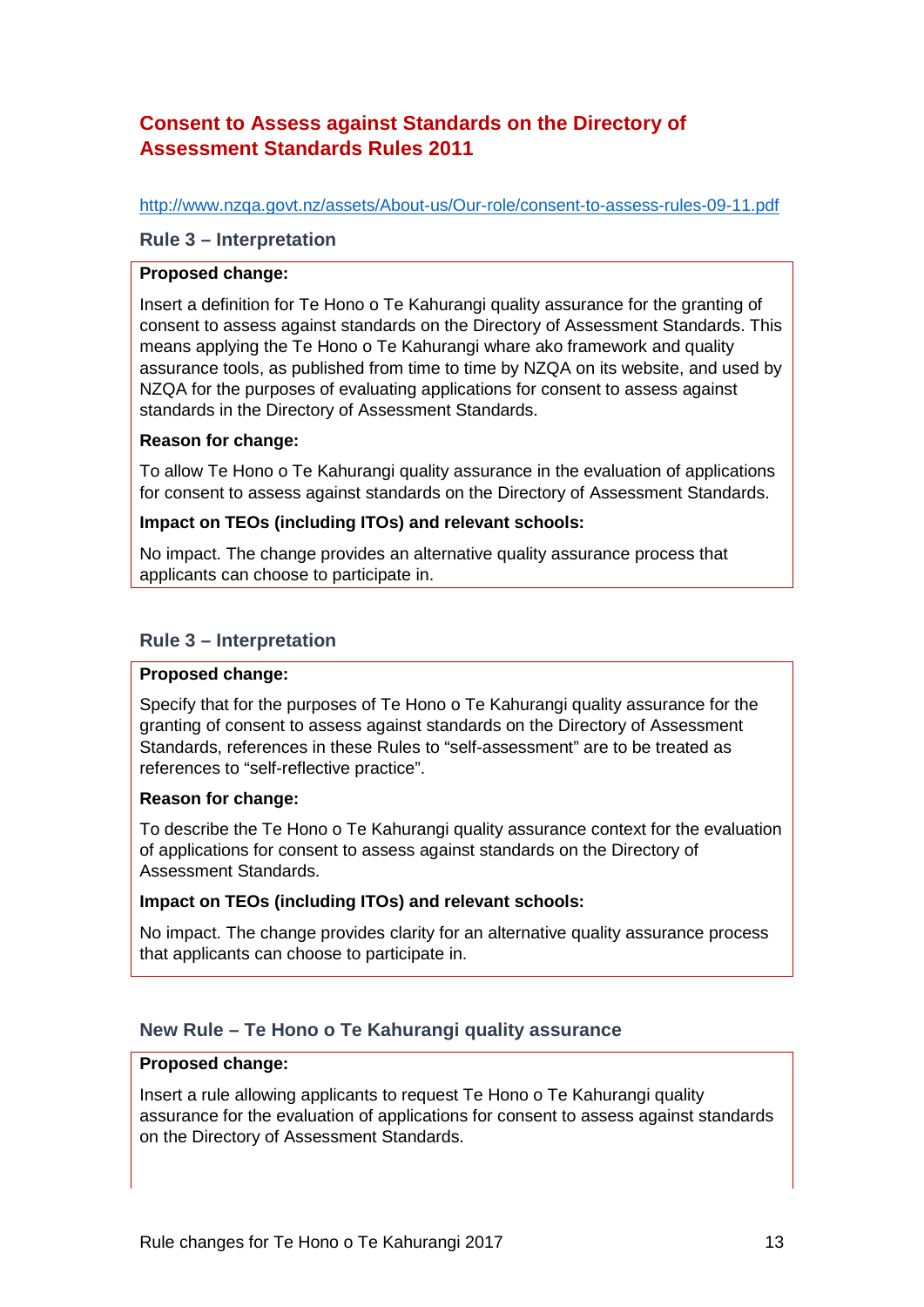### **Reason for change:**

To enable applicants to request Te Hono o Te Kahurangi quality assurance for the evaluation of applications for consent to assess against standards on the Directory of Assessment Standards, where the consent and moderation requirements (CMR) for the standard allow this.

### **Impact on TEOs (including ITOs) and relevant schools:**

No impact. The change provides an alternative quality assurance process that applicants can choose to participate in.

# <span id="page-13-0"></span>**New Rule – Te Hono o Te Kahurangi quality assurance process**

### **Proposed change:**

Insert a rule specifying that when an applicant requests Te Hono o Te Kahurangi quality assurance for the evaluation of applications for consent to assess, the relevant pātai aromātai for consent to assess must also be answered as part of the application:

### *Kua tutuki ngā kaupapa o Te Hono o Te Kahurangi i tēnei tono ako paerewa?*

For the purposes of the Rule change, the kaupapa consistent with Te Hono o Te Kahurangi quality assurance for consent to assess against standards are:

- (a) Rangatiratanga
- (b) Whanaungatanga
- (c) Manaakitanga
- (d) Pūkengatanga
- (e) Kaitiakitanga
- (f) Te Reo Māori

Please note that the pātai aromātai and kaupapa will not be specified in the Rule, but will be published in quidance material on the NZQA website.

### **Reason for change:**

To specify the additional requirements for applicants who request Te Hono o Te Kahurangi quality assurance for the evaluation of applications for consent to assess.

### **Impact on TEOs (including ITOs) and relevant schools:**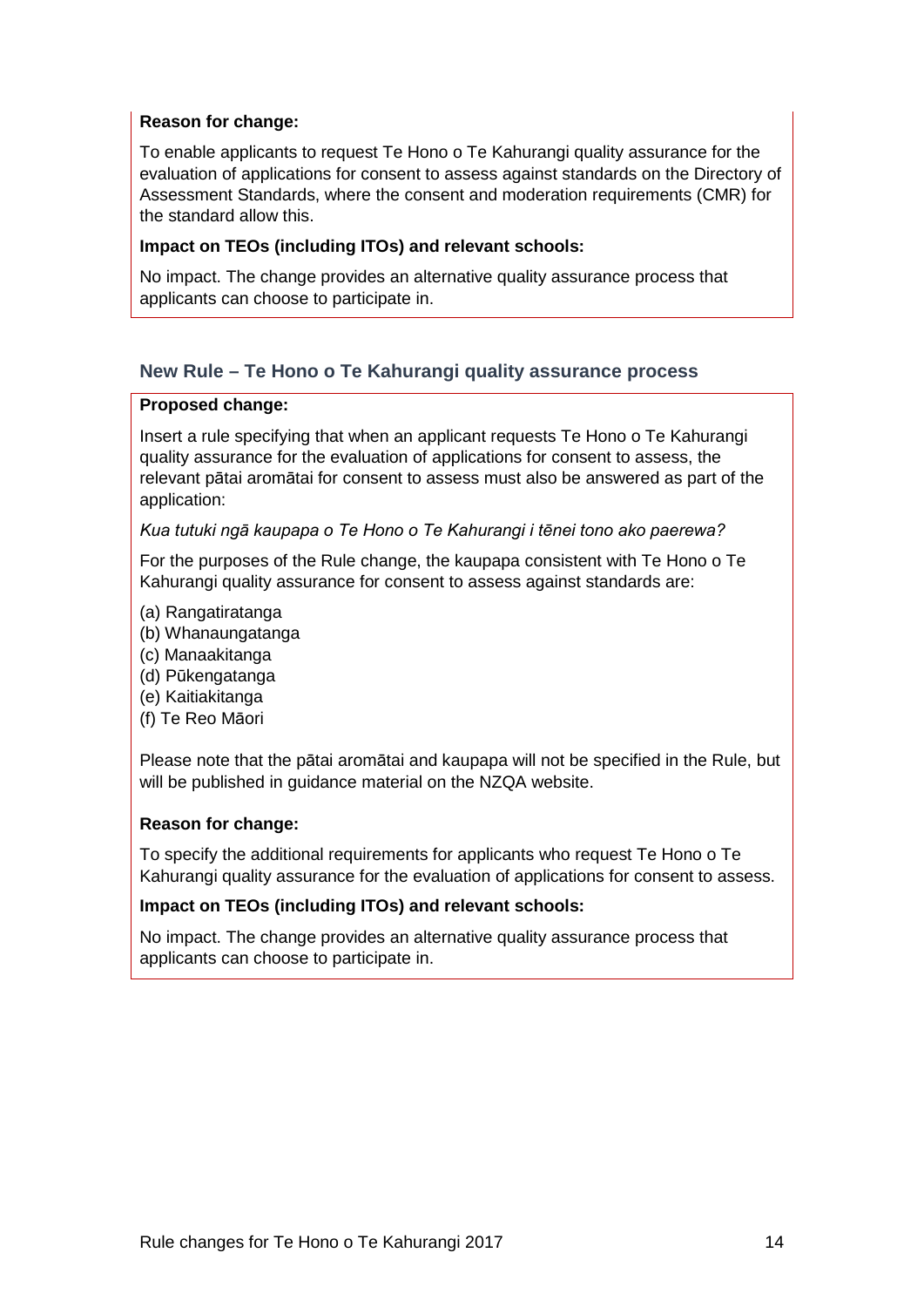# <span id="page-14-0"></span>**Private Training Establishment Registration Rules 2013**

[http://www.nzqa.govt.nz/assets/About-us/Our-role/Rules/PTE-Registration-Rules-](http://www.nzqa.govt.nz/assets/About-us/Our-role/Rules/PTE-Registration-Rules-2013.pdf)[2013.pdf](http://www.nzqa.govt.nz/assets/About-us/Our-role/Rules/PTE-Registration-Rules-2013.pdf)

### <span id="page-14-1"></span>**Rule 3 – Interpretation**

#### **Proposed change:**

Insert a definition for Te Hono o Te Kahurangi quality assurance for the registration of private training establishments (PTEs). This means applying the Te Hono o Te Kahurangi whare ako framework and quality assurance tools, as published from time to time by NZQA on its website, and used by NZQA for the purposes of evaluating applications for registration of PTEs.

#### **Reason for change:**

To allow Te Hono o Te Kahurangi quality assurance in the evaluation of applications for registration of PTEs.

#### **Impact on PTEs:**

No impact. The change provides an alternative quality assurance process that applicants can choose to participate in.

#### <span id="page-14-2"></span>**New Rule – Te Hono o Te Kahurangi quality assurance**

#### **Proposed change:**

Insert a rule allowing applicants to request Te Hono o Te Kahurangi quality assurance for the evaluation of applications for PTE registration.

#### **Reason for change:**

To allow applicants to request Te Hono o Te Kahurangi quality assurance for the evaluation of applications for PTE registration.

#### **Impact on PTEs:**

No impact. The change provides an alternative quality assurance process that applicants can choose to participate in.

#### <span id="page-14-3"></span>**New Rule – Te Hono o Te Kahurangi quality assurance process**

#### **Proposed change:**

Insert a rule specifying that when an applicant requests Te Hono o Te Kahurangi quality assurance for the evaluation of applications for PTE registration, the relevant pātai aromātai for PTE registration must also be answered as part of the application:

*Kua tutuki ngā kaupapa o Te Hono o Te Kahurangi i te whare ako nei?* 

For the purposes of the Rule change, the kaupapa consistent with Te Hono o Te Kahurangi quality assurance for PTE registration are:

(a) Rangatiratanga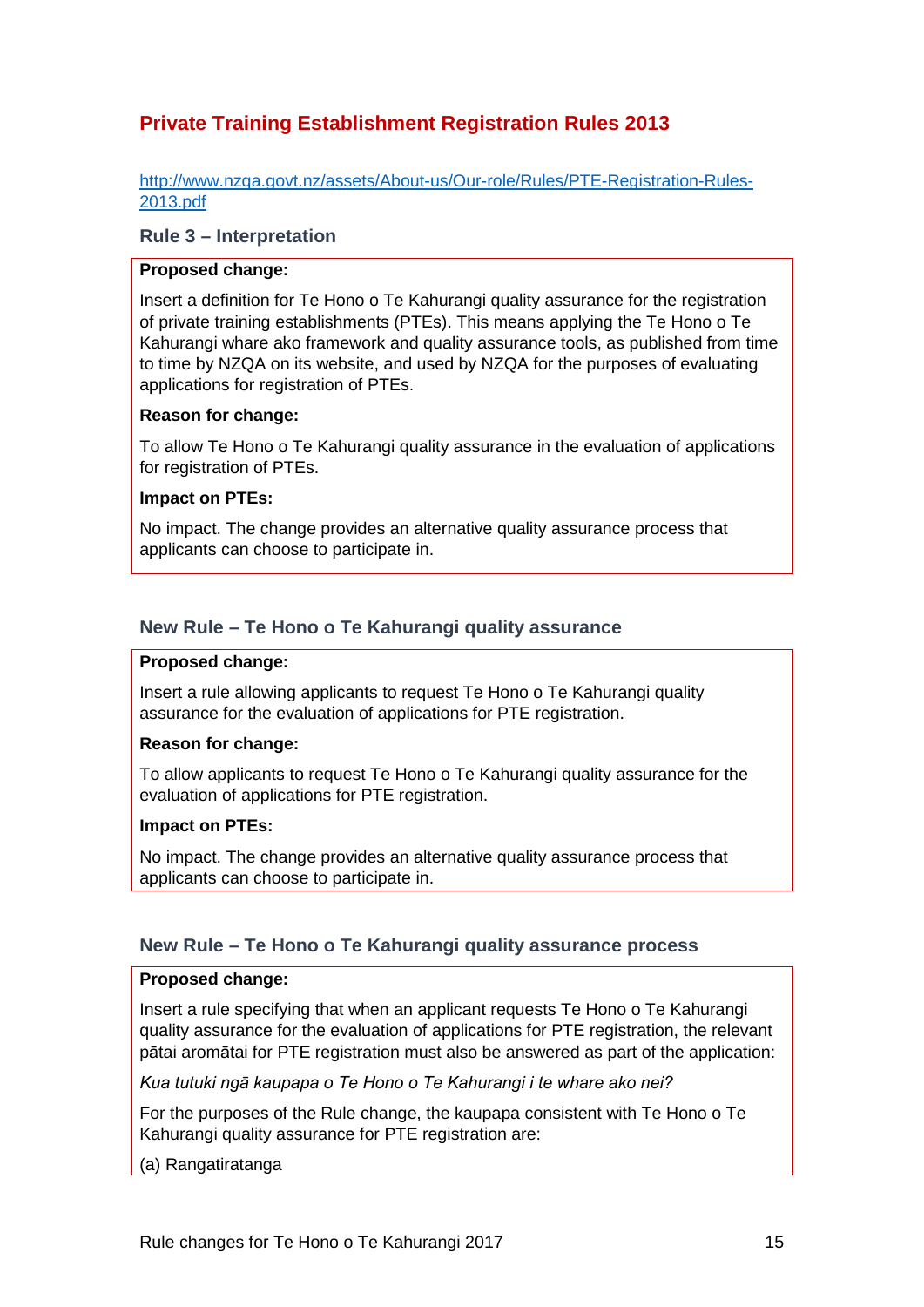- (b) Whanaungatanga
- (c) Manaakitanga
- (d) Pūkengatanga
- (e) Kaitiakitanga
- (f) Te Reo Māori

Please note that the pātai aromātai and kaupapa will not be specified in the Rules, but will be published in guidance material on the NZQA website.

### **Reason for change:**

To specify the additional requirements for applicants who request Te Hono o Te Kahurangi quality assurance for the evaluation of applications for PTE registration.

### **Impact on PTEs:**